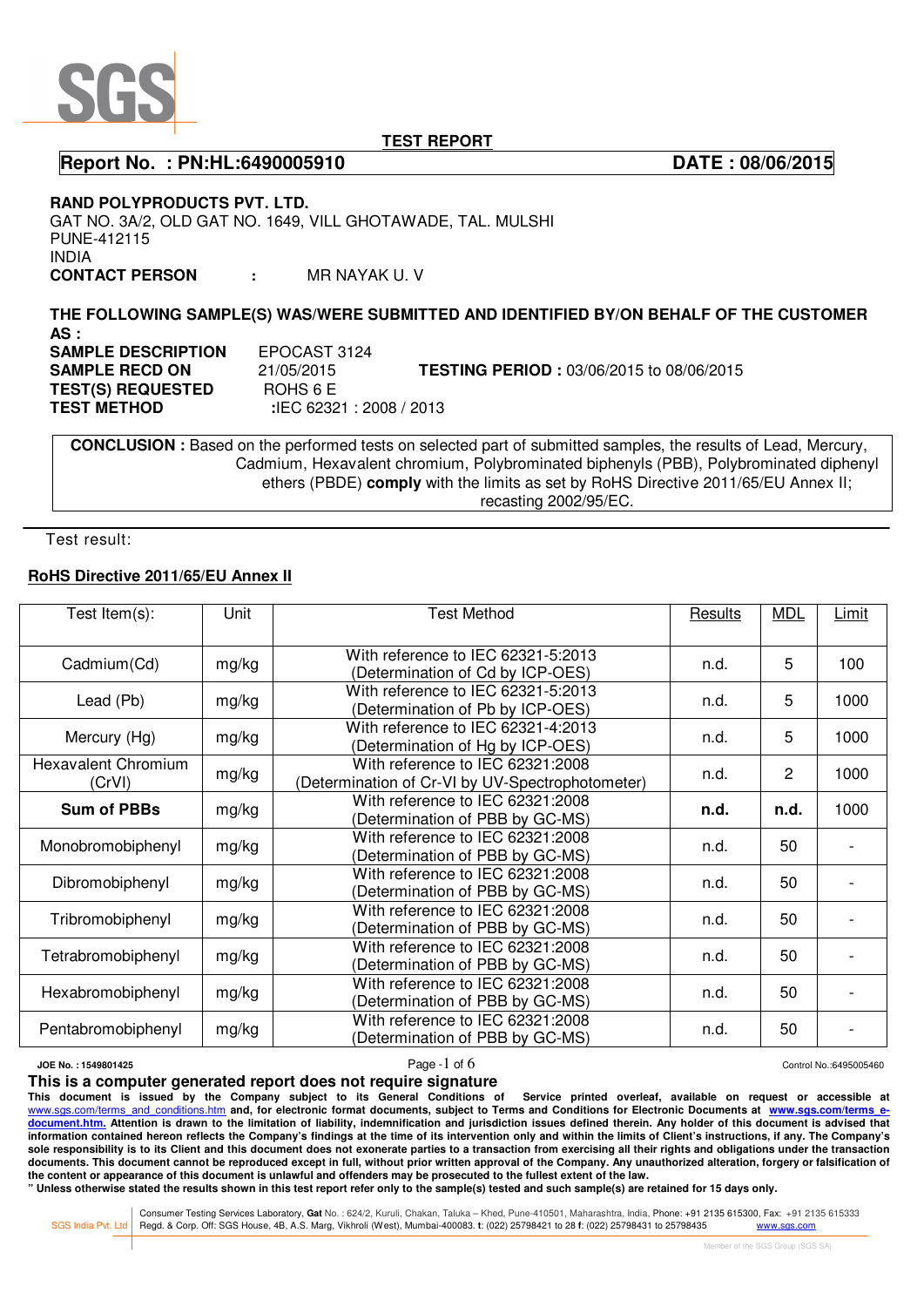

### **Report No. : PN:HL:6490005910 DATE : 08/06/2015**

| Test Item(s):              | Unit  | <b>Test Method</b>               | Results | <b>MDL</b>               | Limit |
|----------------------------|-------|----------------------------------|---------|--------------------------|-------|
|                            |       |                                  |         |                          |       |
| Heptabromobiphenyl         | mg/kg | With reference to IEC 62321:2008 | n.d.    | 50                       |       |
|                            |       | (Determination of PBB by GC-MS)  |         |                          |       |
| Octabromobiphenyl          | mg/kg | With reference to IEC 62321:2008 | n.d.    | 50                       |       |
|                            |       | (Determination of PBB by GC-MS)  |         |                          |       |
| Nonabromobiphenyl          | mg/kg | With reference to IEC 62321:2008 | n.d.    | 50                       |       |
|                            |       | (Determination of PBB by GC-MS)  |         |                          |       |
| Decabromobiphenyl          | mg/kg | With reference to IEC 62321:2008 | n.d.    | 50                       |       |
|                            |       | (Determination of PBB by GC-MS)  |         |                          |       |
| <b>Sum of PBDEs</b>        | mg/kg | With reference to IEC 62321:2008 | n.d.    | $\overline{\phantom{a}}$ | 1000  |
|                            |       | (Determination of PBDE by GC-MS) |         |                          |       |
| Monobromodiphenyl          | mg/kg | With reference to IEC 62321:2008 | n.d.    | 50                       |       |
| ether                      |       | Determination of PBDE by GC-MS)  |         |                          |       |
| Dibromodiphenyl ether      | mg/kg | With reference to IEC 62321:2008 | n.d.    | 50                       |       |
|                            |       | Determination of PBDE by GC-MS)  |         |                          |       |
| Tribromodiphenyl ether     | mg/kg | With reference to IEC 62321:2008 | n.d.    | 50                       |       |
|                            |       | Determination of PBDE by GC-MS)  |         |                          |       |
| Tetrabromodiphenyl         | mg/kg | With reference to IEC 62321:2008 | n.d.    | 50                       |       |
| ether                      |       | Determination of PBDE by GC-MS)  |         |                          |       |
| Pentabromodiphenyl         | mg/kg | With reference to IEC 62321:2008 | n.d.    | 50                       |       |
| ether                      |       | Determination of PBDE by GC-MS)  |         |                          |       |
| Hexabromodiphenyl<br>ether | mg/kg | With reference to IEC 62321:2008 | n.d.    | 50                       |       |
|                            |       | (Determination of PBDE by GC-MS) |         |                          |       |
| Heptabromodiphenyl         | mg/kg | With reference to IEC 62321:2008 | n.d.    | 50                       |       |
| ether                      |       | Determination of PBDE by GC-MS)  |         |                          |       |
| Octabromodiphenyl          | mg/kg | With reference to IEC 62321:2008 | n.d.    | 50                       |       |
| ether                      |       | (Determination of PBDE by GC-MS) |         |                          |       |
| Nonabromodiphenyl          | mg/kg | With reference to IEC 62321:2008 | n.d.    | 50                       |       |
| ether                      |       | (Determination of PBDE by GC-MS) |         |                          |       |
| Decabromodiphenyl          | mg/kg | With reference to IEC 62321:2008 | n.d.    | 50                       |       |
| ether                      |       | (Determination of PBDE by GC-MS) |         |                          |       |

Note :

- (a)  $mg/kg = ppm$ ; 0.1wt% = 1000ppm
- (b) n.d.= not detected
- (c) MDL = Method Detection Limit

 $(d) -$  = not regulated

**JOE No. : 1549801425** Control No.:6495005460

**This is a computer generated report does not require signature**

**This document is issued by the Company subject to its General Conditions of Service printed overleaf, available on request or accessible at**  www.sgs.com/terms\_and\_conditions.htm\_and, for electronic format documents, subject to Terms and Conditions for Electronic Documents at www.sgs.com/terms\_e**document.htm. Attention is drawn to the limitation of liability, indemnification and jurisdiction issues defined therein. Any holder of this document is advised that information contained hereon reflects the Company's findings at the time of its intervention only and within the limits of Client's instructions, if any. The Company's sole responsibility is to its Client and this document does not exonerate parties to a transaction from exercising all their rights and obligations under the transaction**  documents. This document cannot be reproduced except in full, without prior written approval of the Company. Any unauthorized alteration, forgery or falsification of **the content or appearance of this document is unlawful and offenders may be prosecuted to the fullest extent of the law.** 

**" Unless otherwise stated the results shown in this test report refer only to the sample(s) tested and such sample(s) are retained for 15 days only.** 

Consumer Testing Services Laboratory, Gat No. : 624/2, Kuruli, Chakan, Taluka - Khed, Pune-410501, Maharashtra, India, Phone: +91 2135 615300, Fax: +91 2135 615300, Fax: +91 2135 615333<br>SGS India Pvt. Ltd Regd. & Corp. Off

i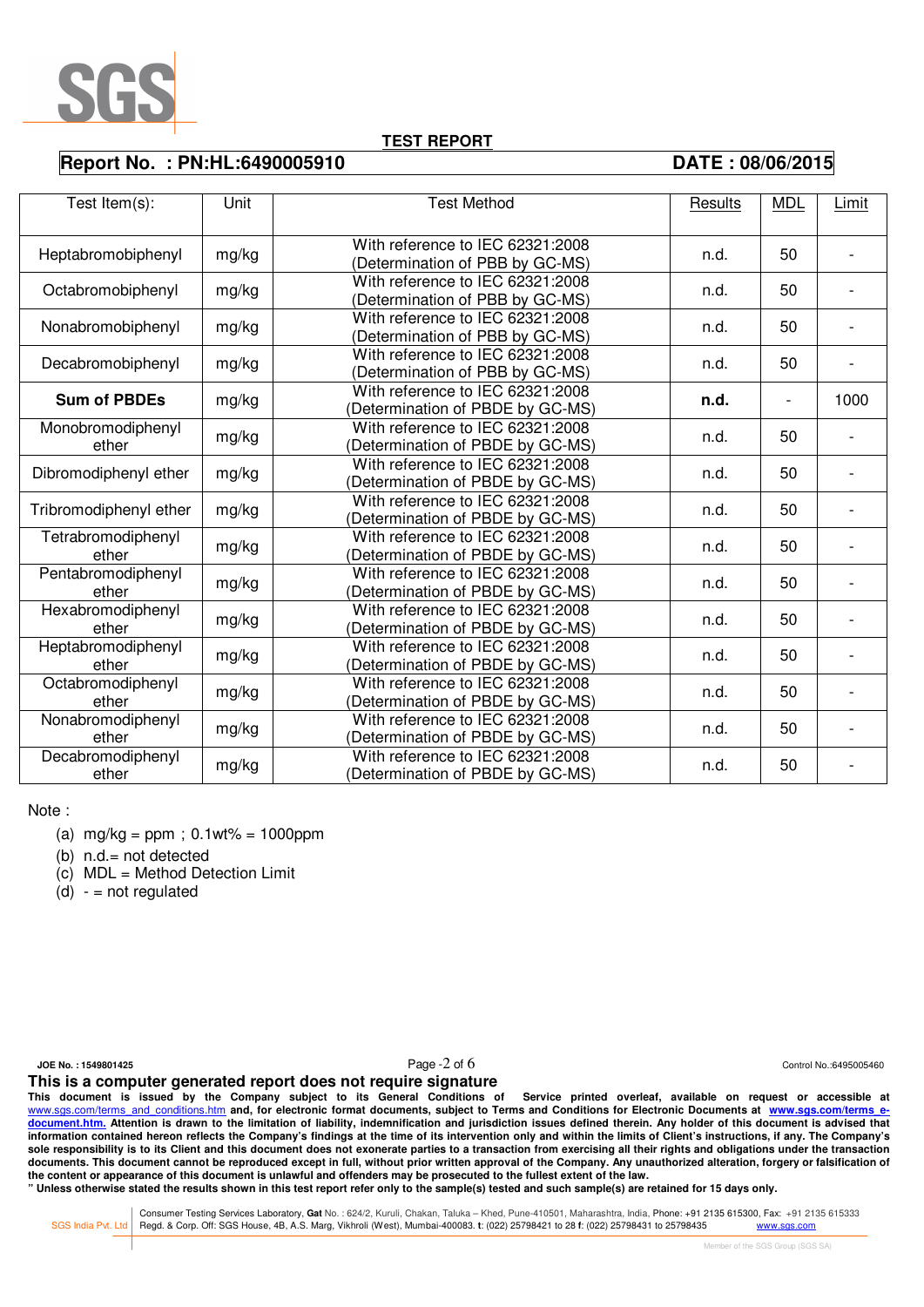

## **Report No. : PN:HL:6490005910 DATE : 08/06/2015**

## **Process Flow for analysis of metal contents in plastics, metals and electronic components sample**



**Analyzed By:** Vijaykumar Phapale **Checked By:** Amit Kulkarni

i

**JOE No. : 1549801425** Control No.:6495005460

**This is a computer generated report does not require signature**

**This document is issued by the Company subject to its General Conditions of Service printed overleaf, available on request or accessible at**  www.sgs.com/terms\_and\_conditions.htm\_and, for electronic format documents, subject to Terms and Conditions for Electronic Documents at www.sgs.com/terms\_e**document.htm. Attention is drawn to the limitation of liability, indemnification and jurisdiction issues defined therein. Any holder of this document is advised that information contained hereon reflects the Company's findings at the time of its intervention only and within the limits of Client's instructions, if any. The Company's sole responsibility is to its Client and this document does not exonerate parties to a transaction from exercising all their rights and obligations under the transaction**  documents. This document cannot be reproduced except in full, without prior written approval of the Company. Any unauthorized alteration, forgery or falsification of **the content or appearance of this document is unlawful and offenders may be prosecuted to the fullest extent of the law.** 

**" Unless otherwise stated the results shown in this test report refer only to the sample(s) tested and such sample(s) are retained for 15 days only.** 

Consumer Testing Services Laboratory, Gat No. : 624/2, Kuruli, Chakan, Taluka - Khed, Pune-410501, Maharashtra, India, Phone: +91 2135 615300, Fax: +91 2135 615300, Fax: +91 2135 615333<br>SGS India Pvt. Ltd Regd. & Corp. Off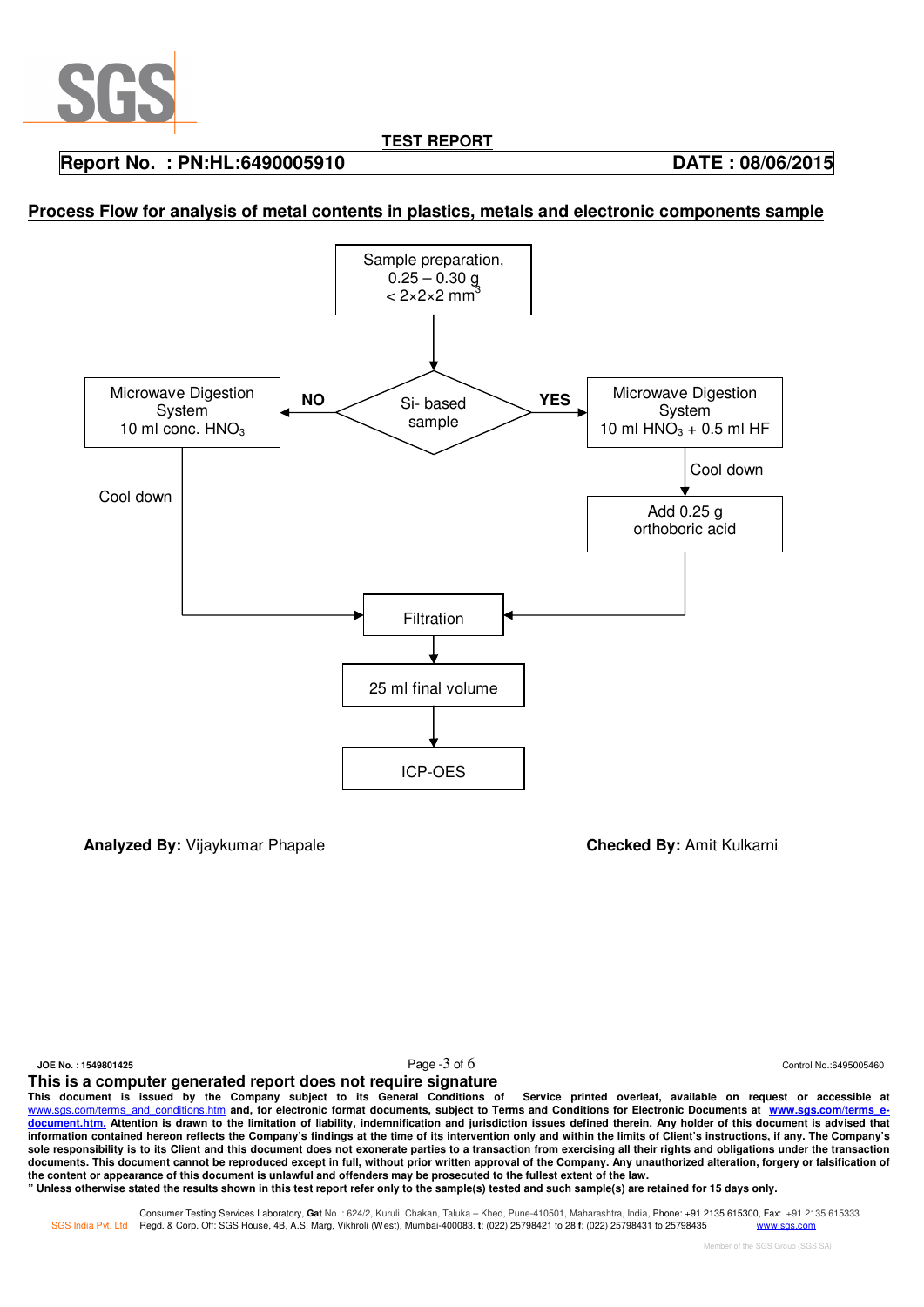

# **Report No. : PN:HL:6490005910 DATE : 08/06/2015**

# **Process Flow for analysis of Flame Retardants in plastics, metals and electronic components sample**



**Analyzed By** : Sachin Vibhute **Checked By** : Amit Kulkarni

i

**JOE No. : 1549801425** Control No.:6495005460

**This is a computer generated report does not require signature**

**This document is issued by the Company subject to its General Conditions of Service printed overleaf, available on request or accessible at**  www.sgs.com/terms\_and\_conditions.htm\_and, for electronic format documents, subject to Terms and Conditions for Electronic Documents at www.sgs.com/terms\_e**document.htm. Attention is drawn to the limitation of liability, indemnification and jurisdiction issues defined therein. Any holder of this document is advised that information contained hereon reflects the Company's findings at the time of its intervention only and within the limits of Client's instructions, if any. The Company's sole responsibility is to its Client and this document does not exonerate parties to a transaction from exercising all their rights and obligations under the transaction**  documents. This document cannot be reproduced except in full, without prior written approval of the Company. Any unauthorized alteration, forgery or falsification of **the content or appearance of this document is unlawful and offenders may be prosecuted to the fullest extent of the law.** 

**" Unless otherwise stated the results shown in this test report refer only to the sample(s) tested and such sample(s) are retained for 15 days only.** 

Consumer Testing Services Laboratory, Gat No. : 624/2, Kuruli, Chakan, Taluka - Khed, Pune-410501, Maharashtra, India, Phone: +91 2135 615300, Fax: +91 2135 615300, Fax: +91 2135 615333<br>SGS India Pvt. Ltd Regd. & Corp. Off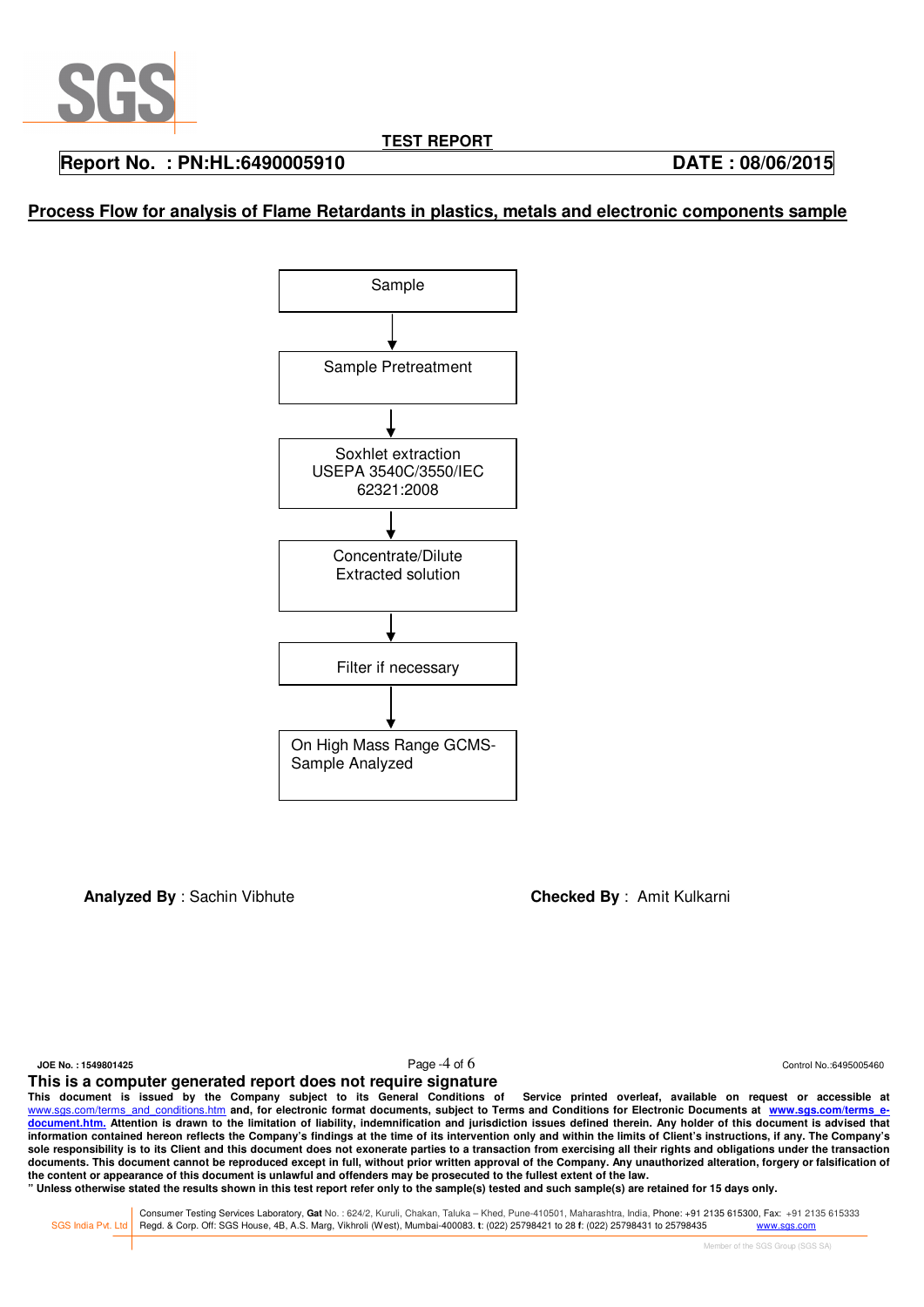

**Report No. : PN:HL:6490005910 DATE : 08/06/2015** 

# **Process Flow for analysis of Hexachromium contents in plastics, metals and electronic components sample**



**Analyzed By:** Sachin Vibhute **Checked By: Amit Kulkarni** 

i

**JOE No. : 1549801425** Control No.:6495005460

#### **This is a computer generated report does not require signature**

**This document is issued by the Company subject to its General Conditions of Service printed overleaf, available on request or accessible at**  www.sgs.com/terms\_and\_conditions.htm\_and, for electronic format documents, subject to Terms and Conditions for Electronic Documents at www.sgs.com/terms\_e**document.htm. Attention is drawn to the limitation of liability, indemnification and jurisdiction issues defined therein. Any holder of this document is advised that information contained hereon reflects the Company's findings at the time of its intervention only and within the limits of Client's instructions, if any. The Company's sole responsibility is to its Client and this document does not exonerate parties to a transaction from exercising all their rights and obligations under the transaction**  documents. This document cannot be reproduced except in full, without prior written approval of the Company. Any unauthorized alteration, forgery or falsification of **the content or appearance of this document is unlawful and offenders may be prosecuted to the fullest extent of the law.** 

**" Unless otherwise stated the results shown in this test report refer only to the sample(s) tested and such sample(s) are retained for 15 days only.** 

Consumer Testing Services Laboratory, Gat No. : 624/2, Kuruli, Chakan, Taluka - Khed, Pune-410501, Maharashtra, India, Phone: +91 2135 615300, Fax: +91 2135 615300, Fax: +91 2135 615333<br>SGS India Pvt. Ltd Regd. & Corp. Off